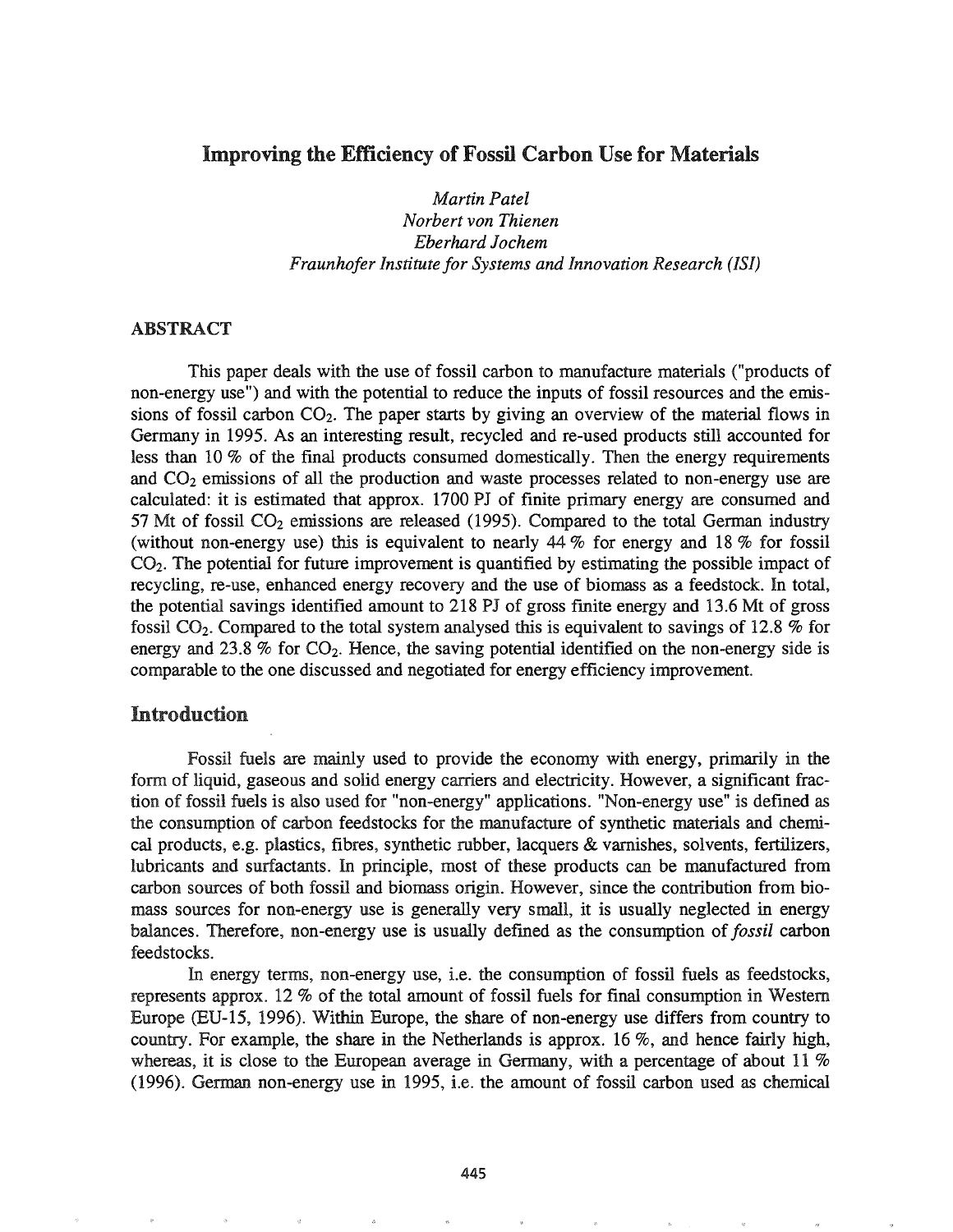feedstock, was equivalent to approx. 77 Mt<sup>1</sup> of  $CO<sub>2</sub>$  (Patel et al. 1998b). However, only a part of this is released in the short term (actual emissions), due to industrial processes (steamcracking, methanol and ammonia production), the treatment of solid and liquid production waste, wastewater treatment and short-lived products, e.g. solvents and antifreeze agents. The remainder may be emitted in the long term, mainly due to carbon stored in plastics, synthetic rubber and bitumen (Patel et al. 1998a).

In addition, energy is also required for fuelling the processes which are in operation to convert fossil feedstocks to final products. This also leads to  $CO<sub>2</sub>$  emissions.

Once a final product of non-energy origin becomes waste it is a potential source for further  $CO<sub>2</sub>$  emissions. Products made of plastics, for example, will practically not result in any  $CO<sub>2</sub>$  emissions if they are landfilled but they are fully oxidised to  $CO<sub>2</sub>$  in the case of incineration. On the other hand, plastics incinerated in municipal solid waste incineration (MSWI) plants may substitute, to some extent, the use of fossil fuels if the plant also produces electricity and/or steam (waste-to-energy facilities). Moreover, technology for recycling and re-use may help to reduce the energy demand and the  $CO<sub>2</sub>$  emissions of the system. This may also be true for the increased use of biomass as a chemical feedstock.

We are currently preparing a study dealing with these issues for the German economy (Patel et al. 1998b). The goals are to

- a) make an inventory of the flows of all materials made of fossil carbon ("products of non-energy use"), including the manufacture and foreign trade on the various levels of production and, moreover, the generation of waste and its management in the year 1995,
- b) to determine the energy requirements of and the  $CO<sub>2</sub>$  emissions from this entire system,
- c) to compile the most important measures applicable to improve resource efficiency and to abate  $CO<sub>2</sub>$  emissions within this system and
- d) to estimate the potential savings of energy and  $CO<sub>2</sub>$  for the system analysed, assuming the state of technology in the year 2005.

This paper presents the major results of the analyses. The study does not include any assessment of the potentials related to *energy efficiency*.

## Methodology

As Figure 1 shows, the material flows, energy requirements and  $CO<sub>2</sub>$  emissions of carbon-based products in the production chain and in the waste management section are simulated by a set of coupled modules (see boxes in Figure 1). Within the process chain of production, four production levels are distinguished: they are represented by the modules for the production of fuels (module AB), of basic chemicals (module BC), of intermediate products/materials (module CD) and of final products (module DE). In the following service module (module EF), the in-use phase of the final products is modelled: Products consumed at one point of time return as post-consumer waste when their lifetime is over. Then the waste

<sup>&</sup>lt;sup>1</sup> Mt stands for  $10<sup>6</sup>$  metric tons (Megatons).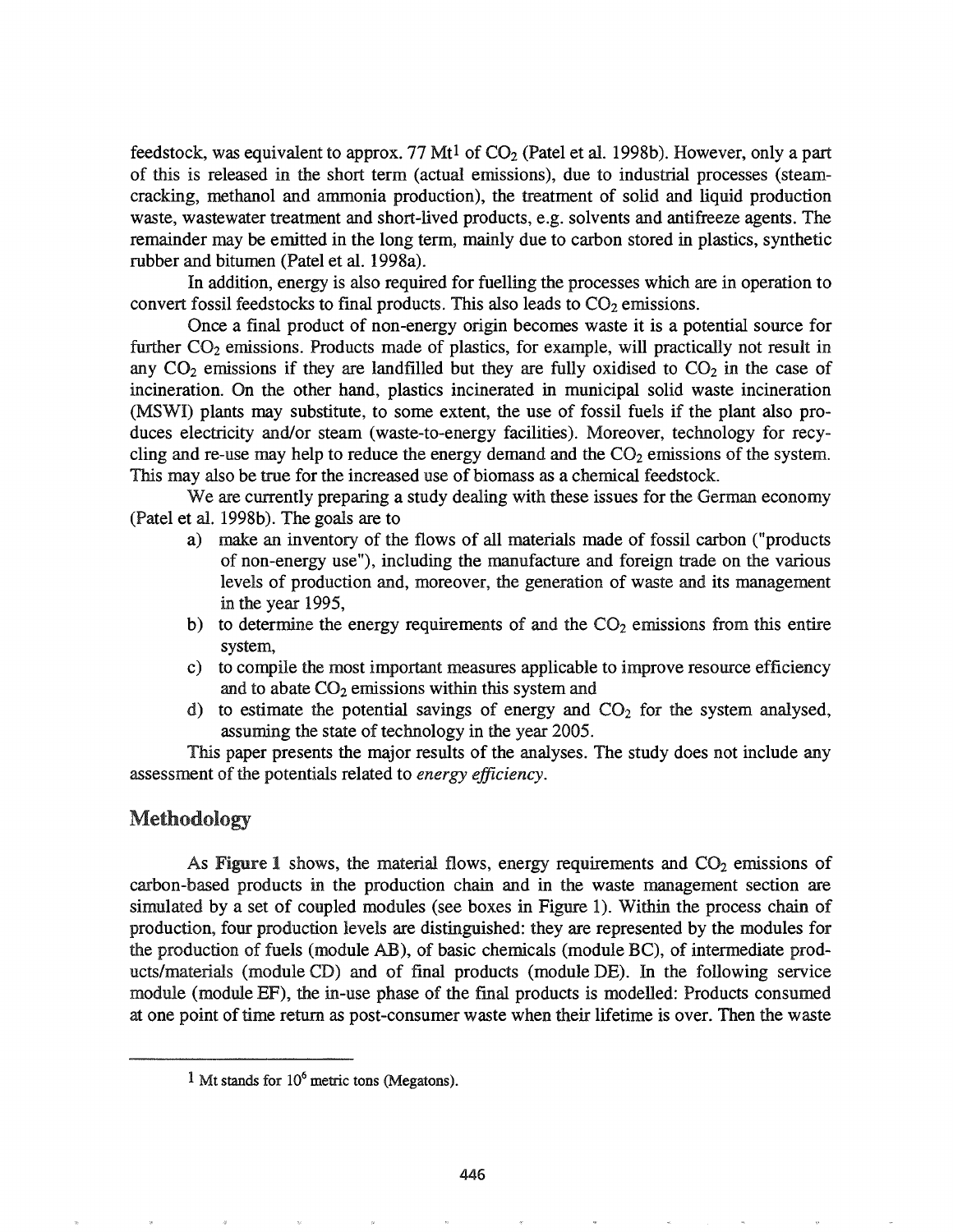is collected, possibly segregated and pre-treated. It is then sent to the various waste treatment .facilities, i.e. mainly landfilling, incineration and the various options for closing the loop, i.e. Back-to-Feedstock recycling (BTF), Back-to-Monomer recycling (BTM), mechanical recycling (Back-to-Polymer, BTP) and final product recycling (Re-Use).

Recycling and re-use practically always require processes tailored to the specific waste stream and in some cases individual collection schemes are necessary (e.g. for waste bitumen). But there are also substances which are not recoverable at all, e.g. surfactants; here, the carbon fixed in the product is irretrievably lost to the environment.

The entire model comprises approx. 120 processes. For these, input-output tables depicting the supply- and demand relationships in physical terms were elaborated (Patel et al. 1998b). The datasets also include import and export data and, if relevant, the values of feedback streams (reflux) and of side products.

#### Overview of material flows

Figure 1 shows the material flows by modules in Germany in the year 1995. All figures represent physical flows in 1000 metric tons (kilotons, kt). The flows presented mainly contain carbon, with smaller amounts of hydrogen, nitrogen, oxygen and chlorine. The Service Module and the subsequent waste management has been studied in detail for plastics, synthetic rubber, lubricants, bitumen. All the other materials are not followed up (see arrow "Other Final Products" in Figure 1).

Most of the fuels produced in module AB are consumed in the economy as energy carriers (energy use, 446 Mt) whereas, 26.5 Mt are consumed for non-energy purposes. About 1 % of non-energy use is provided by BTF recycling of post-consumer lubricants (263 kt) and plastics (29 kt). These plastics are recycled by hydrogenation and by blast furnaces. The figure given for consumption and losses (10 519 kt) is mainly due to the refineries' energy requirements.

In the subsequent module BC, a small amount of basic chemicals was provided by the BASF plastics pyrolysis (14 kt). In the following module CD, the material flow provided by recycling (624 kt) comprises secondary materials made from post-consumer plastics (557 kt) and rubber (67 kt). A considerable share of the recycled plastics was exported in 1995.

About 715 kt of post-consumer materials were recycled back to module DE. The major part of this flow is bitumen (600 kt) which is recovered as reclaimed asphalt pavement (RAP) and is fed back to road construction. Old tyres constitute the remaining amount  $(115 \text{ kt})$  most of which is re-used by retreading.

To summarize, the total amount of materials produced by recycling or re-use corresponds to about 1650 kt (plastics, synthetic rubber, lubricants, bitumen). If compared to the total amount of final products consumed domestically in 1995 (total output of the entire module DE, 22 973 kt), this is equivalent to 7 %.

Although plastics recycling continued to increase between 1995 and 1997, recycled and re-used products still accounted for less than 10 % of the total amount of the final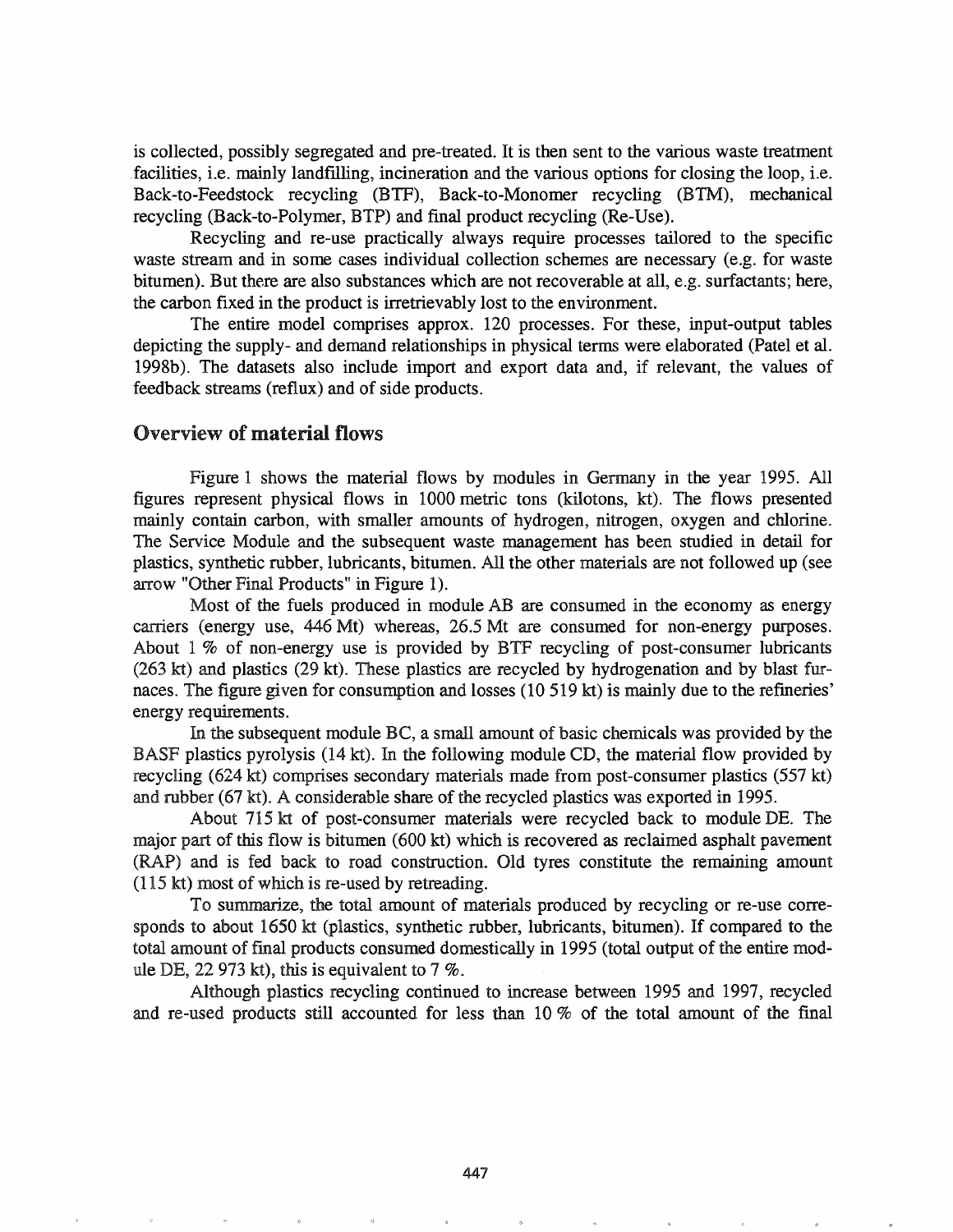

Figure 1. Mass Flows (in metric kilotons, kt) of Materials Made of Fossil Carbon in Germany, 1995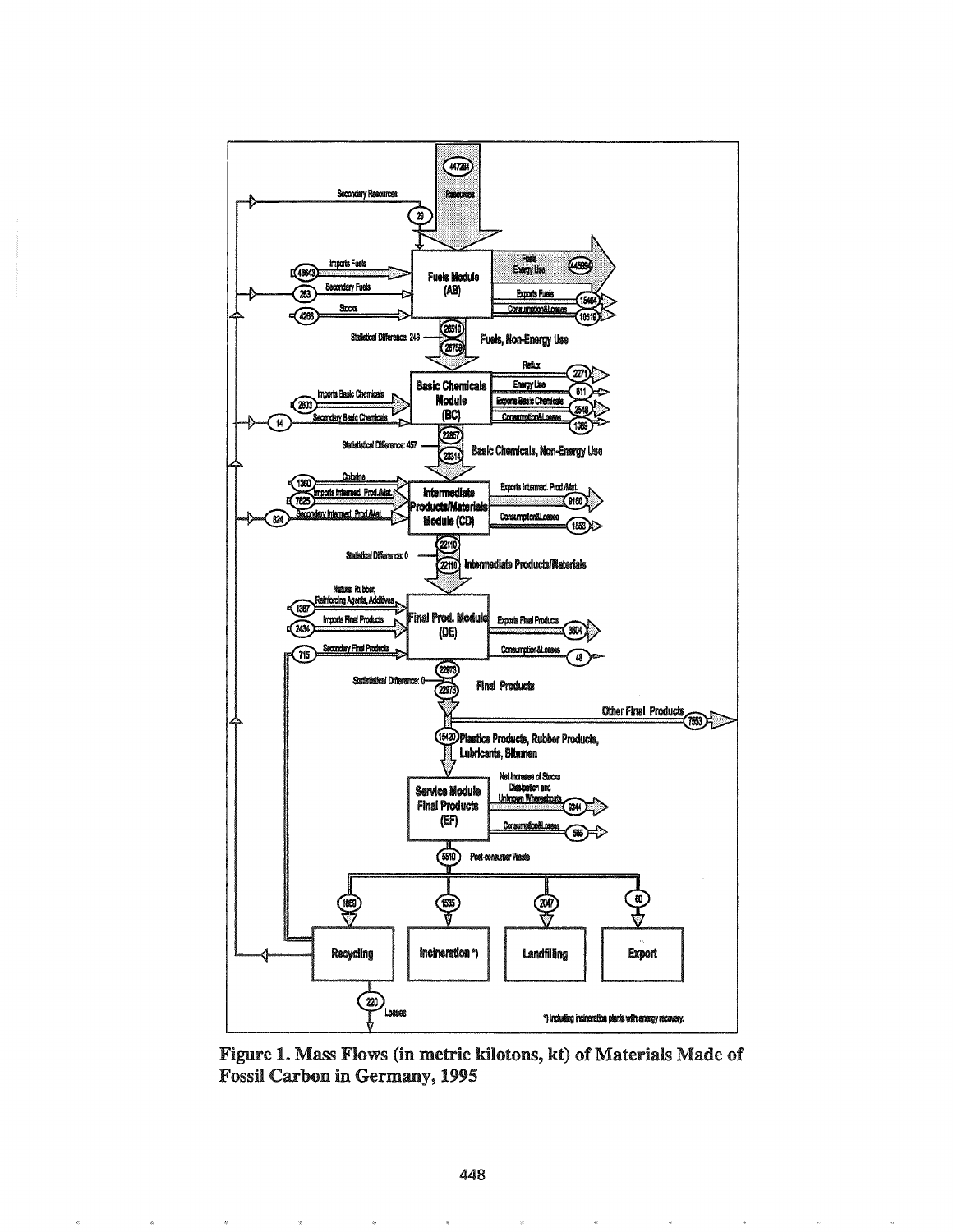products consumed domestically in 19972. The reasons for this low percentage are that considerable amounts of waste are landfilled and incinerated and more importantly, that there is a large increase of stocks. For example, in the case of plastics products, the increase of stocks represents 58 % of the consumption of final products (Patel forthcoming). This is due to the large share of plastics used in long-lived products: it has been estimated for Germany that about 70 % of the total consumption of plastics products are in use for more than 3 years and about 30  $%$  for even more than 11 years (Patel et al. 1998c). Since direct landfilling of waste containing organic carbon will be prohibited in Germany from the year 2005 onwards and since the material flows in the economy will gradually reach a steady state, the amounts available for recycling and re-use will rise in the future. For the longer term, the potential is enormous. Two reasons can be given for this: Firstly, the amount of post-consumer plastics waste, being the largest stream of the materials studied, would increase by a factor of 2.4 if the net increase of stocks were zero (based on data for 1995, according to (Patel forthcoming)). And secondly, the use of some materials - again especially plastics -, will continue to rise in the future which will also result in larger amounts of waste.

### Energy  $\&$  CO<sub>2</sub> Analysis for virgin material production

In the petrochemical industry there is a close relationship between energy and materials: to produce the bulk chemicals methanol, ammonia and olefins, a part of the feedstock is used as a fuel. Moreover, the production waste that is not suited for recycling is usually incinerated and some of the energy is recovered for steam raising and electricity generation. Finally, due to imperfect yields, a part of the carbon feed ends up in wastewater and requires treatment. All of these processes lead to immediate  $CO<sub>2</sub>$  emissions. In Figure 2 the energy and material flows and the  $CO<sub>2</sub>$  emissions for virgin material production are shown. On the left hand side, the upper stream represents the direct energy use in the modules AB to DE (290 PJ fuels, 90 PJ electricity; 37 Mt  $CO<sub>2</sub>$ ), whereas the lower stream represents the nonenergy use of fuels, i.e. the input of feedstocks (1066 PJ); of the latter, a total of 239 PJ3 is oxidised, leading to 16.3 Mt of  $CO<sub>2</sub>4$ . This demonstrates that the immediate emissions of nonenergy origin are not negligible, i.e. that they have to be included in any emission inventory prepared for the chemical/petrochemical sector.

<sup>2</sup> It may not be considered as appropriate to choose the total amount of the final products consumed domestically as the reference quantity. The reason is that recycling/re-use is not possible for some of the products due to their dissipative way of use (e.g. surfactants). If the these products are excluded the percentage increases by about 50 %. Hence the percentage recycled and re-used is still close to 10 %.

<sup>3</sup> This is the total of the following figures given in Figure 2: 87 PJ for steam crackers, 112 PI for NH<sub>2</sub>/CH<sub>3</sub>OH, 31 PJ for solid and liquid waste and an equivalent of 9 PJ of organics in wastewater.

 $4$  This is the total of the following figures given in Figure 2: 5.5 Mt CO<sub>2</sub> from steam crackers, 7.6 Mt  $CO_2$  from NH<sub>3</sub>/CH<sub>3</sub>OH, 2.2 Mt CO<sub>2</sub> from solid and liquid waste and 0.95 Mt CO<sub>2</sub> from organics in wastewater. The captive use of  $CO_2$  in urea and calcium ammonium nitrate (0.9 Mt  $CO_2$ ) is not included in this total because these amounts of  $CO<sub>2</sub>$  are fixed in fertilizers and are released as a part of agricultural activity, but not of chemicals production.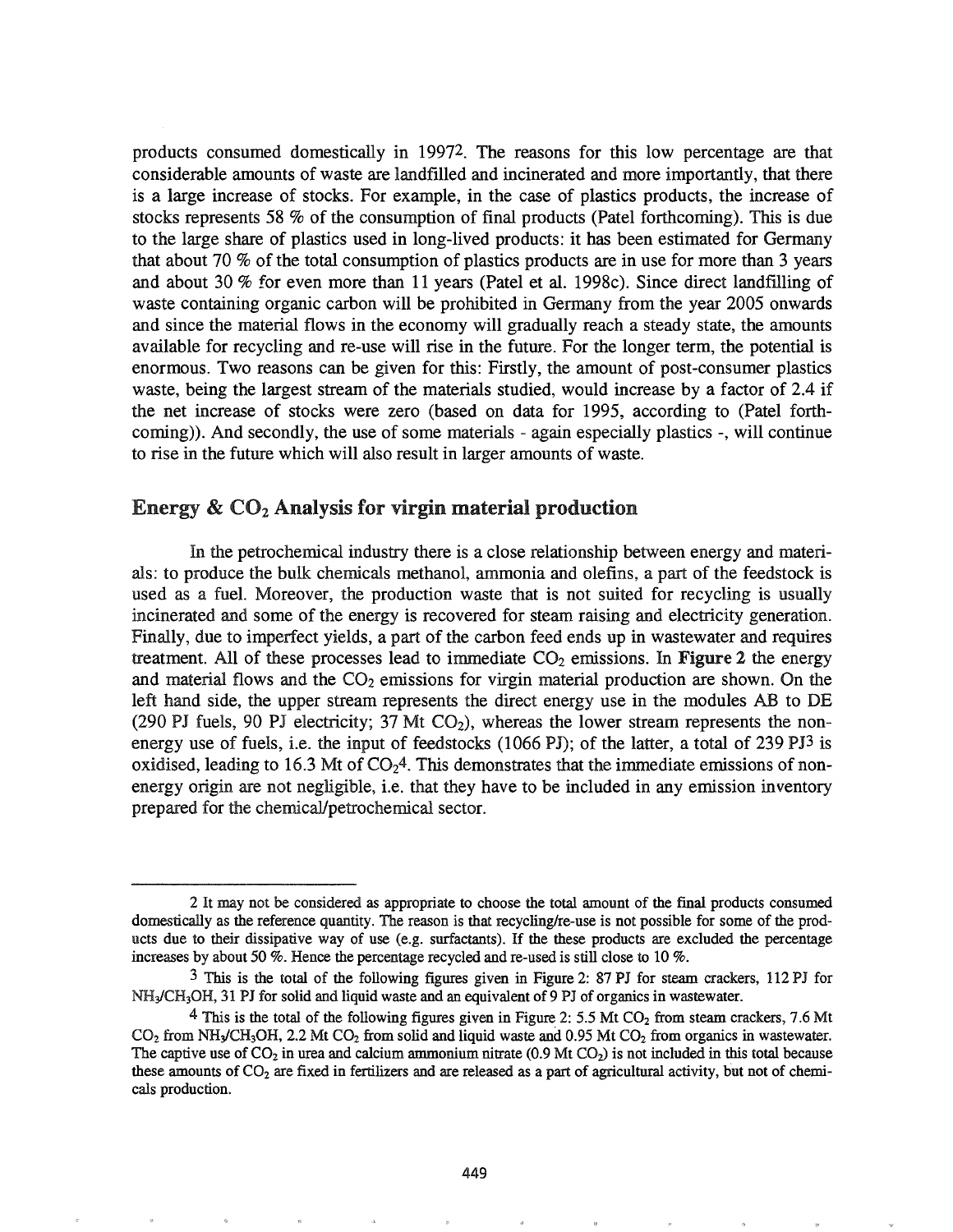

Figure 2. Interrelation of Energy, Material Flows and  $CO<sub>2</sub>$  for the Manufacture of Virgin Synthetic Carbon Products n Germany, 1995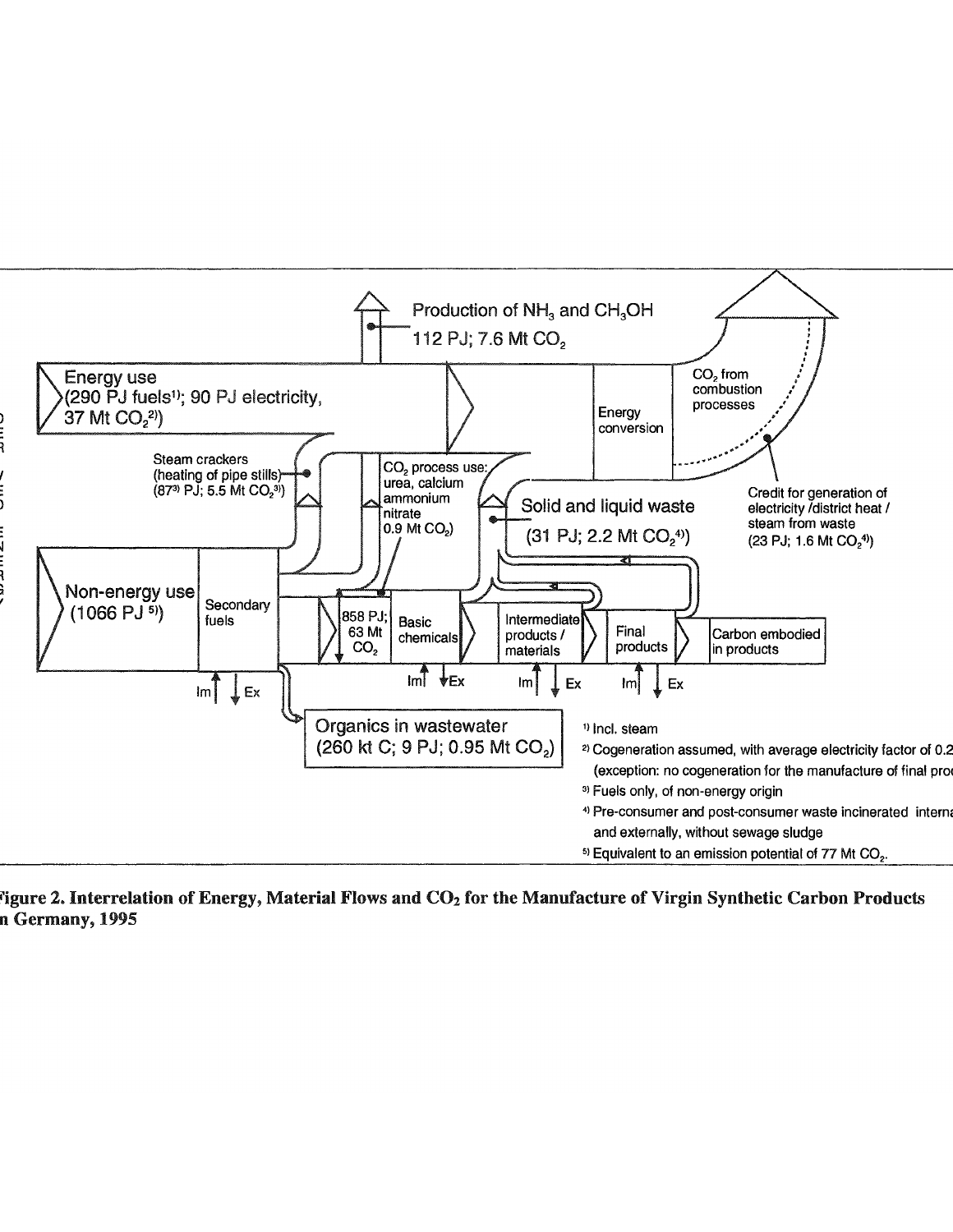# Table 1. Energy requirements and  $CO<sub>2</sub>$  emissions related to the manufacture and waste management of synthetic carbon products in Germany, 1995 (system analysed: national boundaries)

|                                                 | Material flow <sup>1)</sup><br>[kt] | Consumption of<br>finite primary energy<br>equivalents<br>[PJ] | Fossil CO <sub>2</sub><br>emissions<br>[kt CO <sub>2</sub> ] |
|-------------------------------------------------|-------------------------------------|----------------------------------------------------------------|--------------------------------------------------------------|
| Fuels Module (AB) <sup>2)</sup>                 | 26,510                              | $899^{3}$                                                      | $4,542$ <sup>4)</sup>                                        |
| Basic Chemicals Module (BC)                     | 22,857                              | $258^{5}$                                                      | $16,993$ <sup>6)</sup>                                       |
| Intermediate Products/Materials Module (CD)     | 22,110                              | $307^{7}$                                                      | 19,886 8) 9)                                                 |
| Final Products Module (DE) <sup>10)</sup>       | 22,973                              | 175                                                            | 10,661                                                       |
| Subtotal, Primary production                    |                                     | 1638                                                           | 52,081                                                       |
| Recycling back to Resources/Fuels (BTF)         | 520                                 |                                                                | 75                                                           |
| Recycling back to Basic Chemicals (BTM)         | 15                                  | o                                                              | 5                                                            |
| Recycling back to Intermediate Prod./Mat. (BTP) | 624                                 | 5                                                              | 318                                                          |
| Recycling back to Final Products (RU)           | $14,815^{11}$                       | 99                                                             | 3,262                                                        |
| Incineration (OXIDAT)                           | 1,535                               | $-35^{12}$                                                     | 1,629                                                        |
| Landfilling (DEP) <sup>13)</sup>                | 2.047                               | 0                                                              | Ω                                                            |
| Subtotal, Waste management 14)                  |                                     | 70                                                             | 5,288                                                        |
| Total, Entire System                            |                                     | 1708                                                           | 57.369                                                       |

The table does not give any data for Module EF since the energy inputs and CO<sub>2</sub> emissions during the utilization phase are outside the scope of analysis.

The table does not give any data for Module FG since the energy inputs and CO<sub>2</sub> emissions due to transport & logistics have been allocated to the various waste management technologies (Modules BTF to OEP).

1) For the modules describing primary production (AB to OE) the output used for non-energy purposes is listed; for the modules describing waste management (BTF to OEP) the waste input is listed.

2) The data given in this line refer exclusively to outputs which are used for non-energy purposes and which are produced from fossil fuels. 3) Thereof 71 PJ as process energy; 828 PJ non-energy use (feedstock) in a narrow sense, Le. without the fractions used to cover the process energy requirements in the following modules (including these fractions used for process energy: approx. 1070 PJ).

4) Only CO<sub>2</sub> emissions originating from process energy requirements, i.e. without the CO<sub>2</sub> equivalents of the carbon stored in the products.

5) Thereof 219 PJ originating from feedstocks.

6) Thereof 14600 kt  $CO<sub>2</sub>$  originating from feedstocks.

7) Thereof 20 PJ originating from feedstocks.

8) Credits for the chemical use of CO<sub>2</sub> have already been taken into account (360 kt CO<sub>2</sub> due to the manufacture of urea resins and melamine resins; 570 kt  $CO<sub>2</sub>$  due to the production of nitrogen fertilizers).

9) Thereof 650 kt CO<sub>2</sub> originating from feedstocks.

10) Consists of three parts, i.e. the Final Products Module for

i) plastics products, ii) rubber products/lubricants/bitumen products, iii) other final products.

11) Thereof 14700 kt of redaimed asphalt pavement (RAP); this is equivalent to 600 kt of bitumen.

12) The value is negative because credits have been assigned to those amounts of steam and electricity which are co-produced in waste incineration plants. The credit is equivalent to steam/electricity production from primary resources.

Credits must be assigned to those flows which leave the system boundary marked in Figure 1 (please refer to footnote 2 for different procedure in Module AB).

13) Primary energy requirements and CO<sup>2</sup> emissions due to landfilling are negligible (mainly due to transportation).

14) Comprises only management of post-consumer waste; treatment of pre-consumer waste is included in the "Subtotal Primary Production".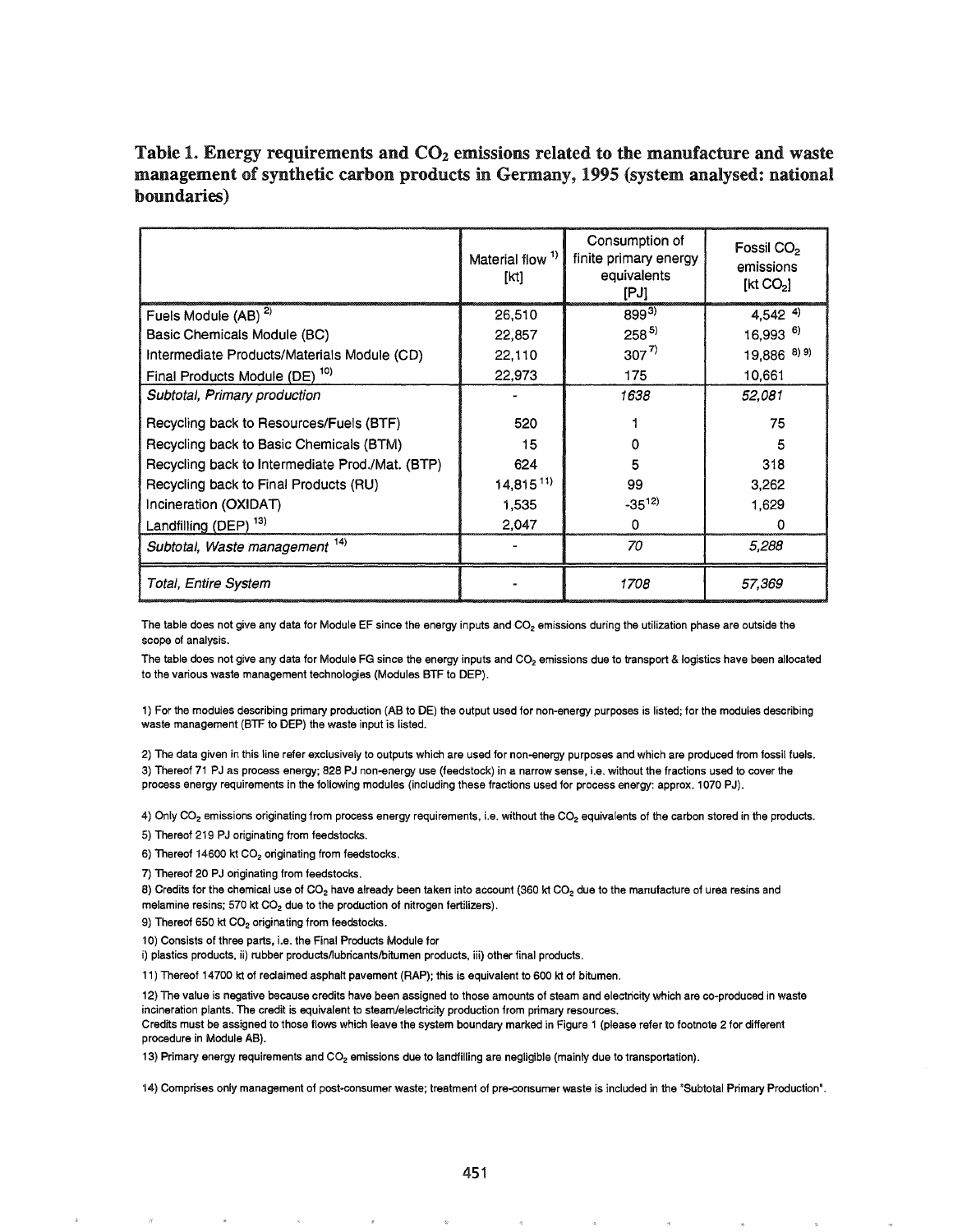Using this knowledge about energy and material flows it is possible to derive the definition of non-energy use as published in national energy balances. This has been done for three countries, i.e. for Germany and on a rougher scale for Italy and the Netherlands (Patel et al. 1998a). The examinations using primary data sources reveal that there are significant differences in the definitions of non-energy use among the analysed countries. This is of relevance for all those who use these data, e.g. in the context of the IPCC Reference Approach or for more detailed analyses on material flows, energy and  $CO<sub>2</sub>$ , as conducted in this study.

### Energy  $\&$  CO<sub>2</sub> Analysis for the Total System in 1995

We calculated the total energy requirements and fossil  $CO<sub>2</sub>$  emissions related to current non-energy use in Germany, i.e. for the entire system shown in Figure 1. The analysis includes both the use of fossil resources as feedstocks and as fuels to power the processes in production and waste management (compare Figure 1). As shown in Table 2, in total approx. 1700 PJ of finite primary energy were consumed by the system analysed and 57 Mt of fossil  $CO<sub>2</sub>$  emissions were released (figures for 1995). Finite energy is referred to as fossil and nuclear energy. Primary energy refers to the energy resources, e.g. coal, gas and crude oil; in contrast, electricity is, for example, a secondary energy since it has been produced by the conversion of primary energy. Compared to the total German industry (without non-energy use)5 this is equivalent to nearly 44 % for energy (= 1700 PJ/3900 *PI)* and 18 % for fossil  $CO<sub>2</sub> (= 57 Mt/312 Mt)$ . If the *total* German economy is chosen as a yardstick the respective percentages are 12 % for energy (1700 PJ/14300 PJ) and 6 % for  $CO_2$  (57 Mt/895 Mt).

# Future Potentials for Energy  $\&$  CO<sub>2</sub> Savings in the Total System

Considering the fairly low share of recycling and re-use in 1995 and the large amounts of post-consumer plastics which are landfl1led (see Figure 1) the question arises to what extent resource efficiency could be improved, and fossil  $CO<sub>2</sub>$  emissions could be diminished by closing the loops. As a further strategy the use of biomass as a feedstock is studied.

The savings due to recycling, re-use, energy recovery and biomass use can be determined by drawing comparisons with primary or conventional production:

- The options of using waste as a resource are compared to primary production which is defined as the manufacture from virgin feedstocks and/or fuels. For example, recycled plastics are compared to an equivalent amount of virgin plastics.
- @ By analogy, the options of using biomass as a feedstock are compared to conventional production which is defmed as the manufacture from fossil resources.

To make these comparisons, it is necessary to choose the system boundaries in such a way that the entire process chain, starting with resource extraction and ending with the prod-

<sup>5</sup> This is the total primary energy use / the total fossil  $CO<sub>2</sub>$  emissions in German industry in 1995, including the entire productive sector, coking plants, blast furnaces, basic oxygen furnaces and the refinery sector: 3900 PJ, 312 Mt CO<sub>2</sub>. The figures include the energy  $\&$  CO<sub>2</sub> equivalents of electricity use. Non-energy use is excluded since it is usually not allocated to the industrial sector in inventories on energy  $& CO<sub>2</sub>$ .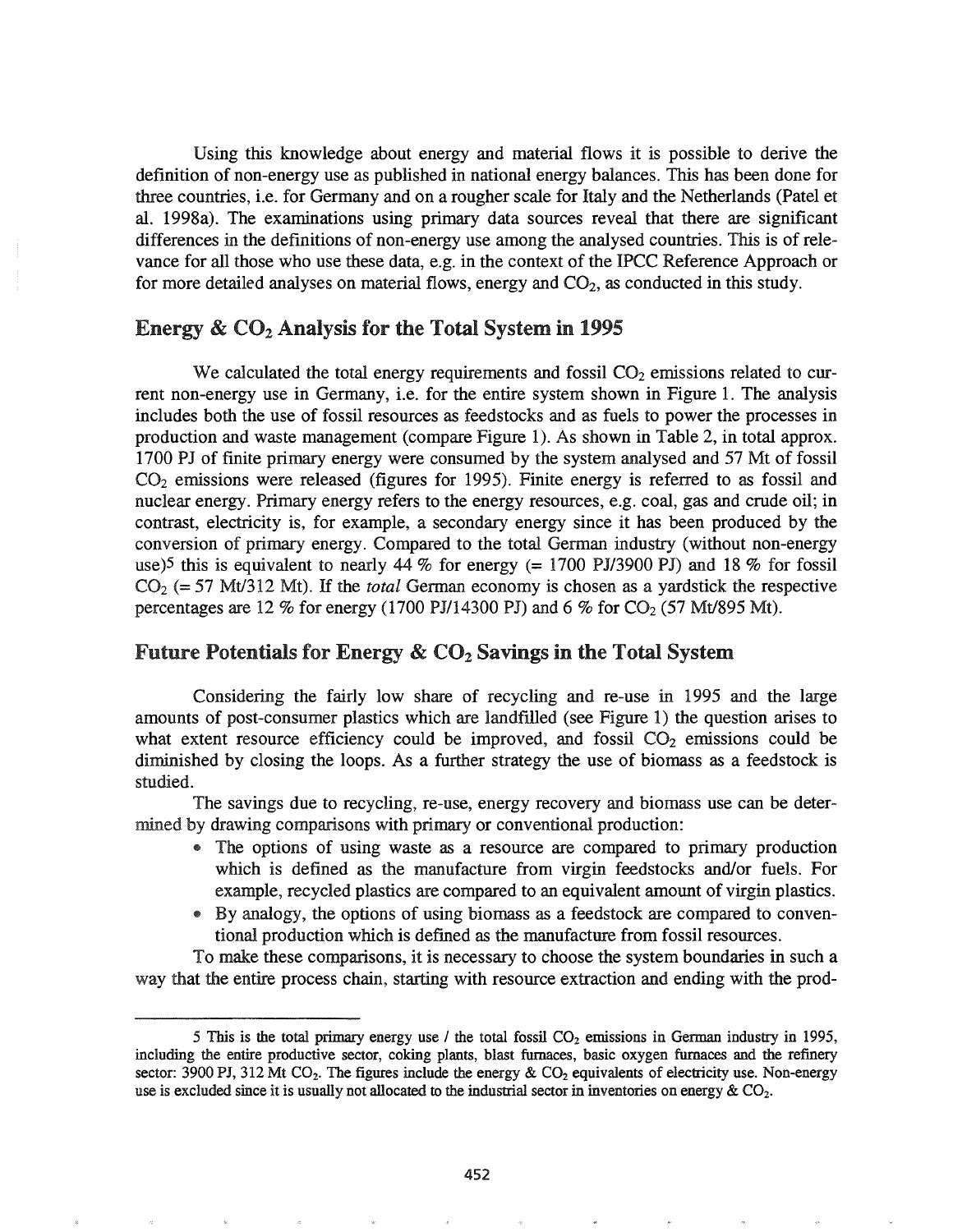uct under consideration, is included. The corresponding energy demand in primary energy terms is called gross energy requirements (GER) $6$ . Gross CO<sub>2</sub> emissions are defined by analogy. It is assumed that all the materials required are produced within the system boundaries. Therefore, imports and exports of intermediates are not modelled, since they would change the energy and  $CO<sub>2</sub>$  balances and hence, distort the comparison. As a consequence,

- not all of the savings determined may become effective in Germany (e.g. avoided energy consumption for the extraction of resources and for the manufacture of imported synthetic or agricultural products),
- .. but all of the savings originate from the more efficient use of fossil resources in Germany.

It is important to note that this view differs from the national boundary perspective taken in the previous section7. As a further difference, a reference case is introduced for the various options of using waste as a resource. The reference case serves as a baseline to determine the savings of energy and  $CO<sub>2</sub>$ . Standard technologies have been chosen for this purpose. In the case of plastics recycling, for example, the average of all German MSWI plants was adopted as the reference case, because from the year 2005 onwards, it will become compulsory in Germany to incinerate all the waste containing organic carbon, i.e. direct landfilling will be prohibited *(TA Siedlungsabfall).* For all products made of biomass the manufacture from fossil resources was adopted as the reference case. To determine the net effect of the various technology options relative to the reference case, the so-called product basket-method is applied which is described in (Patel & von Thienen 1999). This is a method to compare processes which yield different types and quantities of outputs.

In Table 2 the options analysed are listed and the results of the energy analysis are presented. For each option the chosen reference case is named. To put the savings into perspective the energy requirements of primary or conventional production are also given. The options of recycling, re-use and efficient energy recovery are given in the upper block and the use of biomass as a feedstock in the lower block. The column "Achieved savings" gives the savings in 1995 relative to the reference case. In the case of future savings there are two columns which both assume the state of technology as it will be available from the year 2005 onwards. The two columns differ with regard to the throughput of materials in the economy (year 1995 versus 2005): changes in the availability of waste8 are directly linked to the potential savings due to recycling, re-use and efficient energy recovery, whereas changes in demand are directly linked to the manufacture of materials from biomass feedstocks.

The main technologies covered in the case of plastics recycling are various types of mechanical recycling and feedstock recycling, cement kilns and highly efficient MSWI plants (waste-to-energy facilities); further information on the use of plastics waste can be found in (Patel & von Thienen 1999). For waste tyres and technical rubber waste, the technical options studied are retreading, mechanical recycling, cement kilns and other types of incineration. For asphalt recycling the most important technologies are hot central-plant recycling, in-situ asphalt recycling, cold recycling and the use as unbound base and fill. Industrial bitumen,

<sup>6</sup> Other authors refer to "Gross Energy Requirements" (GER) as "Cumulative Energy Demand".

<sup>7</sup> In the national boundary system imports and exports are taken into account (see Figure 1).

<sup>8</sup> For plastics, see e.g. (Patel et al. 1998c).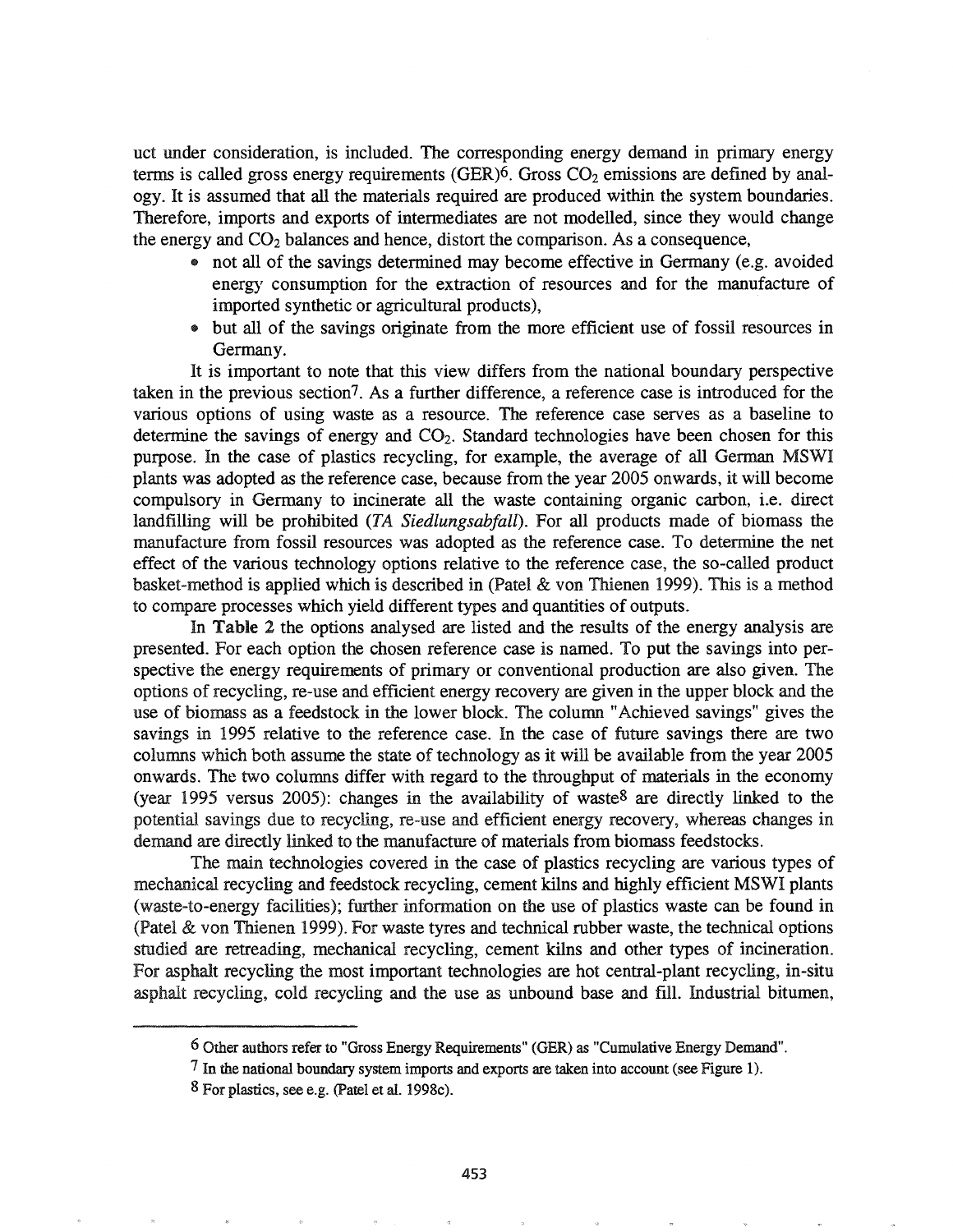which is mainly used to produce roofing felts, can be recycled into building materials (e.g. joint fillers) and asphalt or it can be fed to cement kilns. In the following, the strategy of increasing the production of oleochemical surfactants will be described in more detail; for all the other options reference is made to (Patel et al. forthcoming) and (Patel et al. 1998b).

#### Example: Oleochemical Surfactants

Surfactants (surface-active agents) can be derived from both petrochemical feedstocks and vegetable oils (oleochemical surfactants). In the mid and late 90s, about one third of the total surfactant production in Germany has been based on biomass-derived raw materials whereas two thirds originate from fossil resources. Shortly after use, surfactants are degraded and the fixed carbon is oxidised to  $CO<sub>2</sub>$ . Depending on whether the  $CO<sub>2</sub>$  released is of fossil or non-fossil origin these emissions are relevant to climate change or not. In addition carbon dioxide related to process energy requirements has to be taken into account. If the total German production of fossil surfactants were replaced by their oleochemical counterparts made from coconut oil (CNO), fossil  $CO<sub>2</sub>$  emissions would decline by 0.52 Mt. This is equivalent to a 34 % reduction compared to 19969. For fmite energy (Table 2) the calculations yield a comparable percentage (32 %). These figures represent an overestimation of the available emission reduction potential according to the current state-of-the-art. However, it has been assumed in this paper that it can be achieved by the year 2005. As a further interesting result of these calculations, relatively high savings - both for finite energy and fossil C02 - were already achieved in 1996 (see Table 2 for energy) (Patel, TheiB & Worell 1999, Patel et al. 1998b).

<sup>9</sup> In contrast to the other options analysed the reference year chosen for surfactants is 1996, not 1995.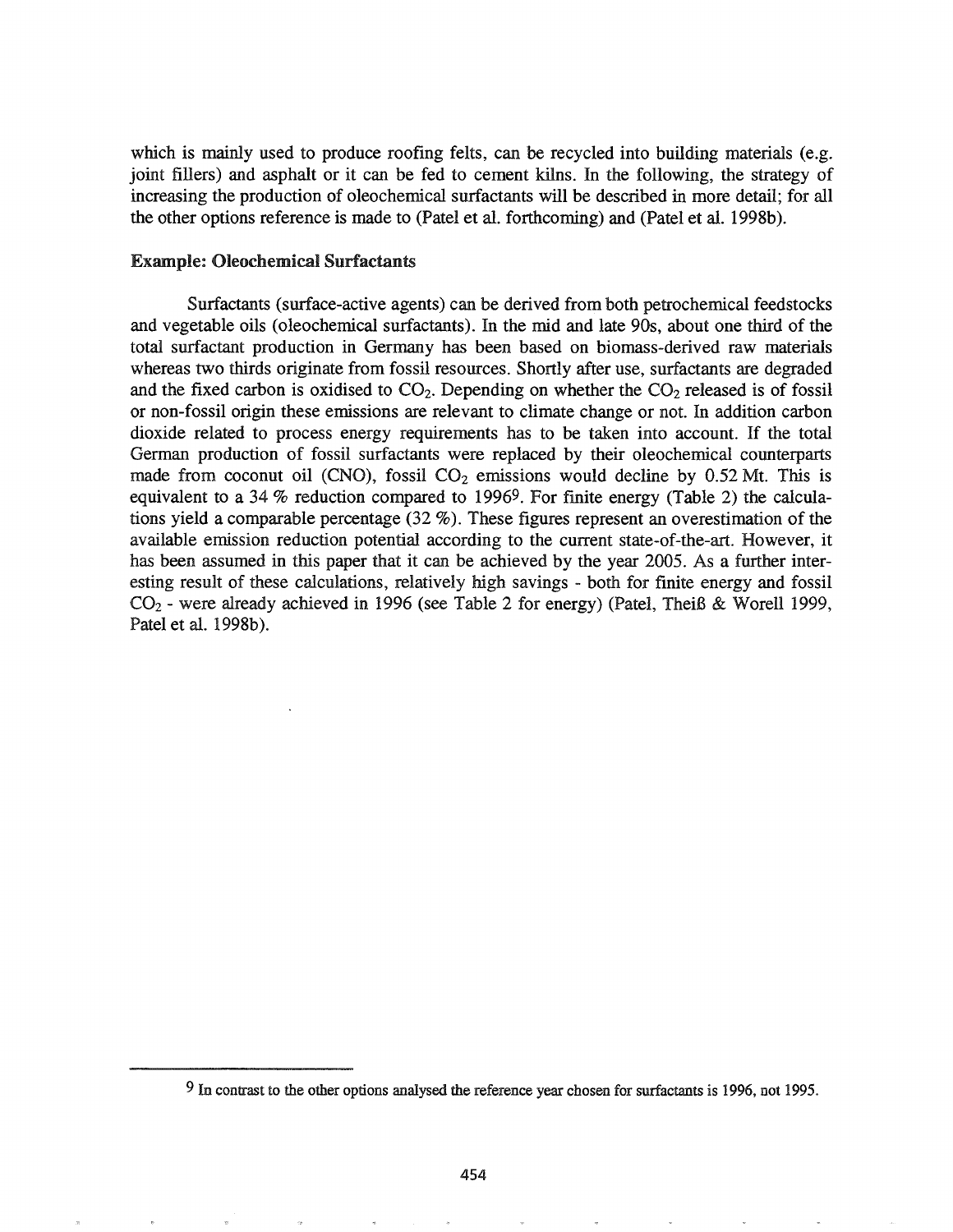# Table 2. Achieved and Potential Savings of Gross Finite Energy Requirements (GER) in Germany (Product Basket-Method)

|                                                |                                    | Gross Finite Energy Requirements (PJ)              |                                              |                                    |                                                                            |
|------------------------------------------------|------------------------------------|----------------------------------------------------|----------------------------------------------|------------------------------------|----------------------------------------------------------------------------|
|                                                | Reference case                     | Primary /<br>conventional<br>production<br>in 1995 | Savings <sup>1)</sup><br>achieved<br>in 1995 | Technology 2005, I<br>Economy 1995 | Future potential savings <sup>1)</sup><br>Technology 2005,<br>Economy 2005 |
| Waste as resource                              |                                    |                                                    |                                              |                                    |                                                                            |
| - Plastics (hydrocarbon-based)                 | Average MSWI plant                 | 745                                                | $-29.5^{2}$                                  | 74.1                               | 107.9                                                                      |
| - Waste tyres <sup>3)</sup>                    | Cement kiln                        | 43                                                 | 10.3                                         | 16.5                               | 24.3                                                                       |
| - Technical rubber waste 3)                    | Landfilling <sup>4)</sup>          | $46^{5}$                                           | 0.0                                          | 16.0                               | 21.2                                                                       |
| - Asphalt                                      | Landfilling                        | $205^{6}$                                          | 29.1                                         | 30.0                               | 30.0                                                                       |
| - Industrial bitumen                           | Landfilling <sup>4)</sup>          | 36                                                 | 0.0                                          | 11.2                               | 11.2                                                                       |
| - Waste lubricants                             | Waste oil refineries <sup>7)</sup> | 45                                                 | 2.3                                          | 5.4                                | 4.7                                                                        |
| Biomass Feedstocks                             |                                    |                                                    |                                              |                                    |                                                                            |
| - Bulk chemicals <sup>8)</sup>                 |                                    | $(375)^{9}$                                        | (0)                                          | (384)                              | (456)                                                                      |
| - Oleochemical surfactants <sup>10)</sup>      |                                    | 23.1                                               | 4.8                                          | 12.3                               | 12.3                                                                       |
| - Lubricants from vegetable oils               |                                    | see above $11$ )                                   | 0.9                                          | 0.9                                | 4.6                                                                        |
| - Starch polymers                              |                                    | $\frac{\text{see above}}{\text{.}}$ 12)            | 0.1                                          | 0.1                                | 1.7                                                                        |
| Total (without Bulk chemicals <sup>13)</sup> ) |                                    | 1144                                               | 18.1                                         | 166.6                              | 218.0                                                                      |

<sup>1)</sup> Relative to the Reference case (see second column).

 $^{2)}$  The figure is negative because landfilling of plastics waste, which was still the dominating way of disposal in 1995, is a waste of resources relative to energy recovery in efficient MSWI plants.

3) Products made of synthetic and natural rubber, including additives, carbon black etc.

 $4)$  Currently there is no collection and recycling system, so the major part of post-consumer waste is landfilled.

 $5)$  This figure is subject to considerable uncertainties since both the volume of primary production and the attendant energy requirements (and  $CO<sub>2</sub>$  emissions) had to be estimated.

6) Energy requirements for the production of asphalt

 $7$  Status of the technology by the year 1993

<sup>8)</sup> The analysis covers the bulk chemicals ethylene, propylene, butadiene, benzene, toluene and xylene.

The brackets indicate that this option will not be feasible for economic reasons in the foreseeable future. Moreover, the use of biomass to produce electricity and steam results in higher savings of fossil CO<sub>2</sub> and is therefore, more favourable from a climate protection aspect

 $9)$  Steamcracking of naphtha has been assumed as conventional process for the production of bulk chemicals.

 $10)$  These data refer to the year 1996 (data otherwise for 1995).

 $11$ ) The conventional production of lubricants has already been entered in this column in the line "Waste lubricants".

<sup>12)</sup> The conventional production of plastics from fossil resources has already been entered in this column in the line "Plastics (hydrocarbon--based)<sup>\*</sup>.

13) Without Bulk chemicals. The reason is given in footnote 8).

## Conclusions

According to Table 2 the production of bulk chemicals from biomass feedstocks offers the highest potential for saving energy; the same result has been determined for  $CO<sub>2</sub>$ (not presented in this paper). However, the technology assumed in the model calculations  $$ i.e. flash pyrolysis of wood for the production of olefins and aromatics - has only been demonstrated on the laboratory scale and the technology is not considered to be competitive in the foreseeable future. Moreover, according to our estimates, the gasification of woody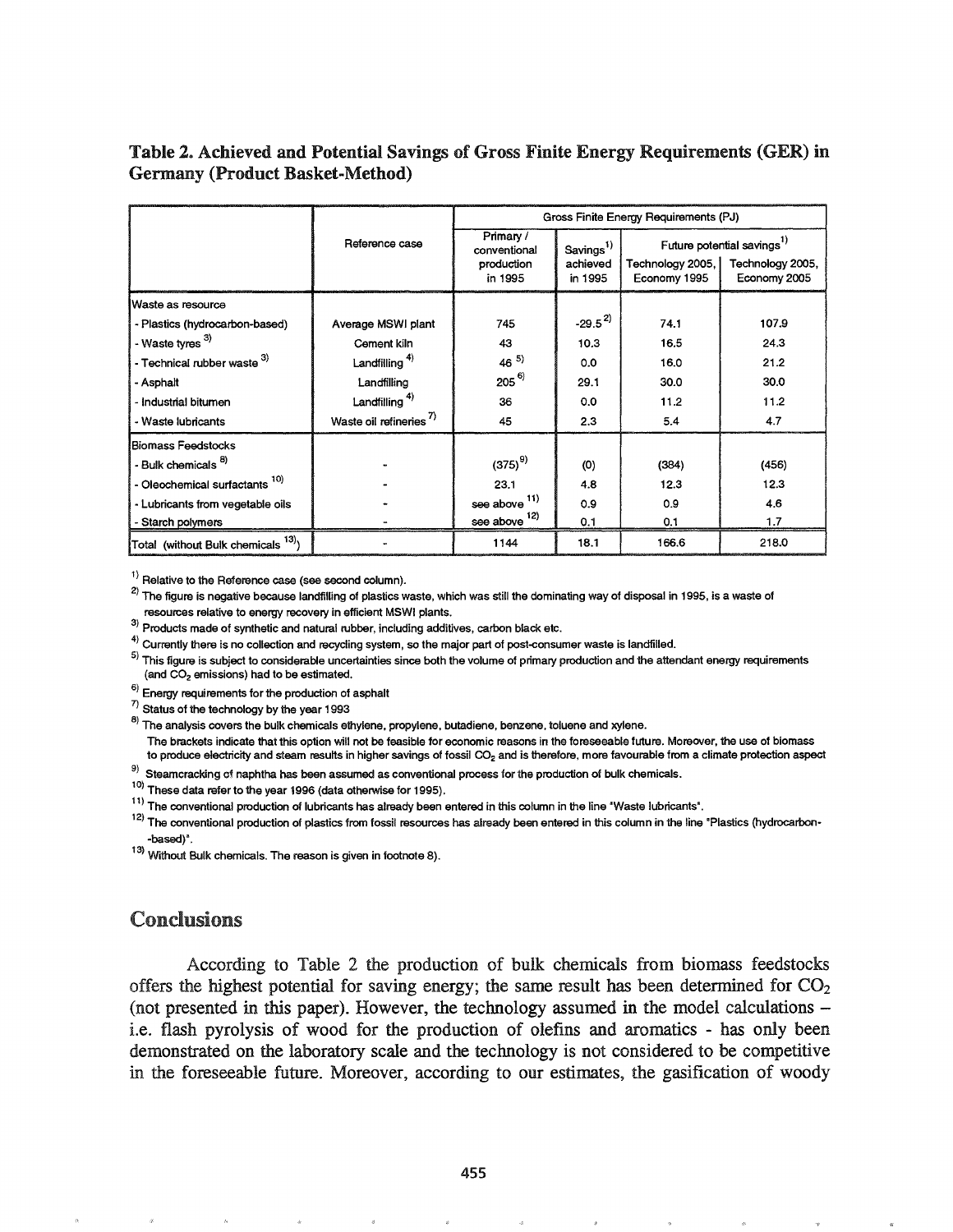biomass and subsequent electricity generation results in higher savings of  $CO<sub>2</sub>$ , so this would be the preferred option within a carbon abatement strategy (Patel & Korell 1999). For these reasons, the possibility of producing bulk chemicals from biomass will not be followed up. Hence, this option is not included in the totals given in Table 2.

In total, the potential savings identified amount to 218 PJ of finite energy and 13.6 Mt of fossil  $CO<sub>2</sub>$  (for  $CO<sub>2</sub>$ , the calculations were not presented in this paper). As mentioned earlier not all of the savings identified occur in Germany, but all of the savings originate from measures taken in Germany. Keeping the underlying differences of system boundaries in mind it is possible to compare the total savings with the current energy consumption of the entire system analysed. According to our calculations, a maximum of 12.8 % of energy and 23.8 % of  $CO<sub>2</sub>$  can be saved by the options given in Table 2 (percentage relative to the system analysed<sup>10</sup>). Compared to the percentage for  $CO_2$  (23.8 %), the figure for energy (12.8 %) is low, since for energy, the reference quantity ("Total System") includes the entire non-energy use. If compared to the total German industry<sup>11</sup>, the savings amount to 5.6 % for energy and 4.4 % for  $CO<sub>2</sub>$  (here, the reference quantity excludes nonenergy use).

These calculations lead to the important conclusion that the saving potential identified on the non-energy side is comparable to the one discussed and negotiated for energy efficiency improvement.12

It is important to note that this paper focusses only on energy and  $CO<sub>2</sub>$  emissions. To draw conclusions on the impacts on climate change a number of other greenhouse gases would have to be analysed. This is outside the scope of this paper. Moreover, this paper does not permit any conclusions concerning the environmental stand in general; such questions can only be answered by comprehensive Life Cycle Analyses (LCA).

It has been shown that most of the saving potential which is available in the short and medium term can be mobilized by recycling and efficient energy recovery and not by using biomass as a chemical feedstock (see Table 2). To extend the potential available by recycling and re-use, further R&D on processes and on the design for dissembly, recycling and fe-use is required. For these strategies, reducing the costs will continue to be one of the major issues. High priority should be given to these goals considering the fact that the total amount of waste from carbon-based materials will continue to rise.

In the longer term the use of biomass feedstocks may become as important as or even more important than recycling  $&$  recovery strategies. This may be triggered by new developments in biotechnology, by allowing higher yields, product qualities and by providing products with new properties. It is expected that this will improve the chances of using plantbased sources as chemical feedstocks. Therefore, it should be assessed whether biomass feedstocks are given enough attention in current R&D agendas. Moreover, it seems appropriate to

<sup>10 1700</sup> PJ and 57 Mt CO<sub>2</sub> (see Section "Energy & CO<sub>2</sub> Analysis for the Total System in 1995")

<sup>11 3900</sup> PJ (without non-energy use) and 312 Mt  $CO_2$  (see Section "Energy &  $CO_2$  Analysis for the Total System in 1995")

<sup>12</sup> For example, German industry and trade have committed themselves to reduce their specific  $CO<sub>2</sub>$  to energy use by 20 % in the period 1990-2005. This voluntary agreement refers to  $CO<sub>2</sub>$  emissions related to energy use.